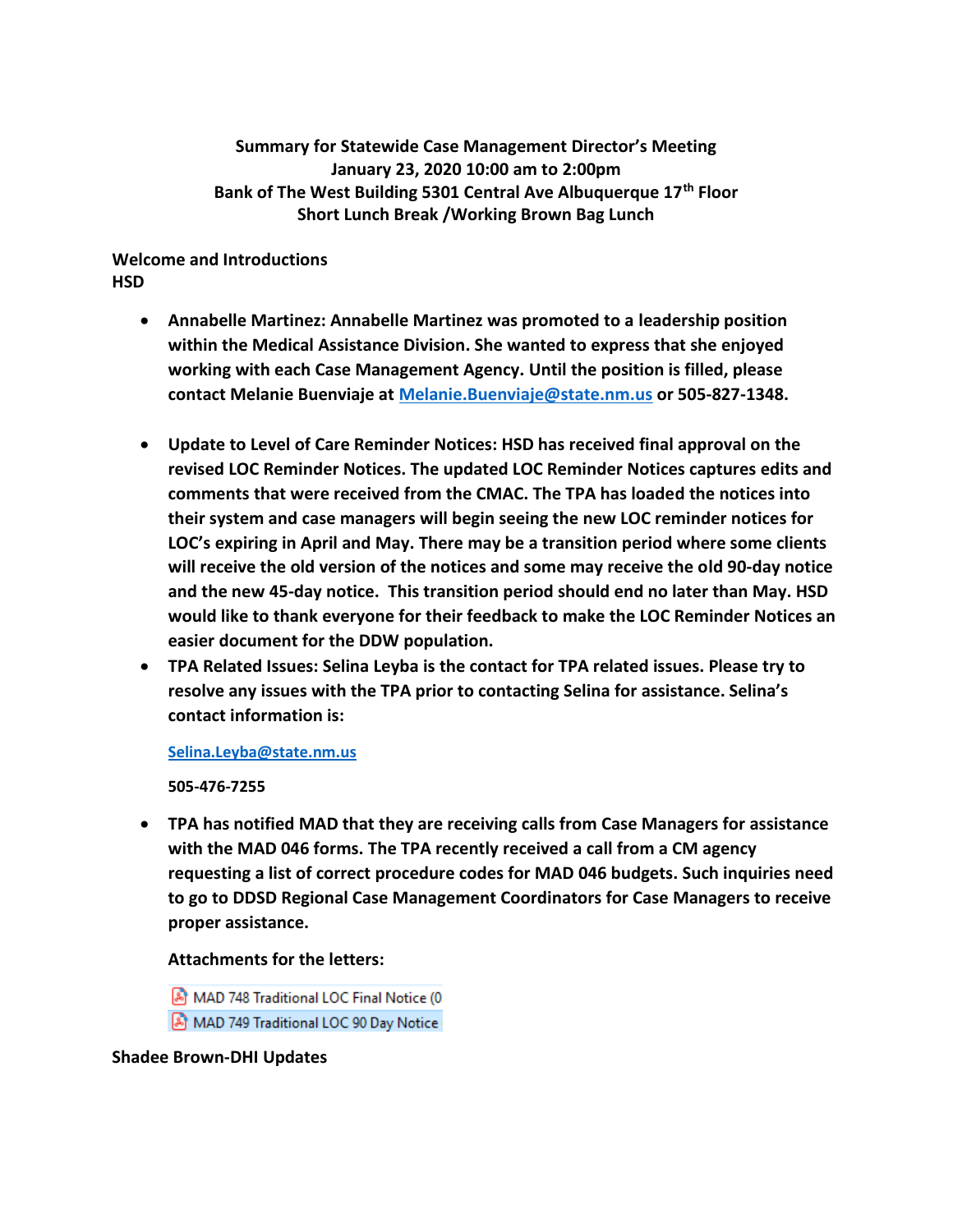- **Friendly reminder the case manager will need to file RORA's if they are not getting safety plans from the responsible providers.**
- **IMB phone list attached:** 8 IMB phone list 1.16. 2020

**Casey Stone-Romero and Casilda Gallegos- Community Inclusion** 

**Case Management & Employment Pilot**

- **Overview of first round of pilot**
- **Feedback from participants**
- **Review of CM & Employment Pilot Application for Round 2**
- **Applications will be released to CM Directors and emailed out after meeting with due date of February 14, 2020**

**Elizabeth "Betsy" Finley Clinical Services Bureau (CSB)** 

**Review of available resources for persons with I/DD in New Mexico.** 

- **DDSD offers an array of supports for persons with IDD.**
- **Teams often do not reach out to access these resources.**
- **Brochures will be used to provide a brief review to refresh the CM's resource kit.**
- **Q & A are welcome**
- **Attachments:**
- 2015-03-23 updated BBS brochure
- 2020 BBS Crisis Brochure
- 20 (1)
- CSB brochure 2020
- ddmi clinic 1-7-20. rev
- A HDR brochure 1-7-20
- making\_the\_most\_brochure 1-7-20
- A NM DOH DDSD Regional Office Nurse C
- SAFE Clinic Brochure 2020
- Specialty Seating Clinic 2020
- F TEASC brochure 01.20
- wheelchair brochure 11-8-19

### **Jacoba "Kotie" Viljoen – Clinical Services Bureau (CSB)**

#### **CARMP Review**

• **Will start in February**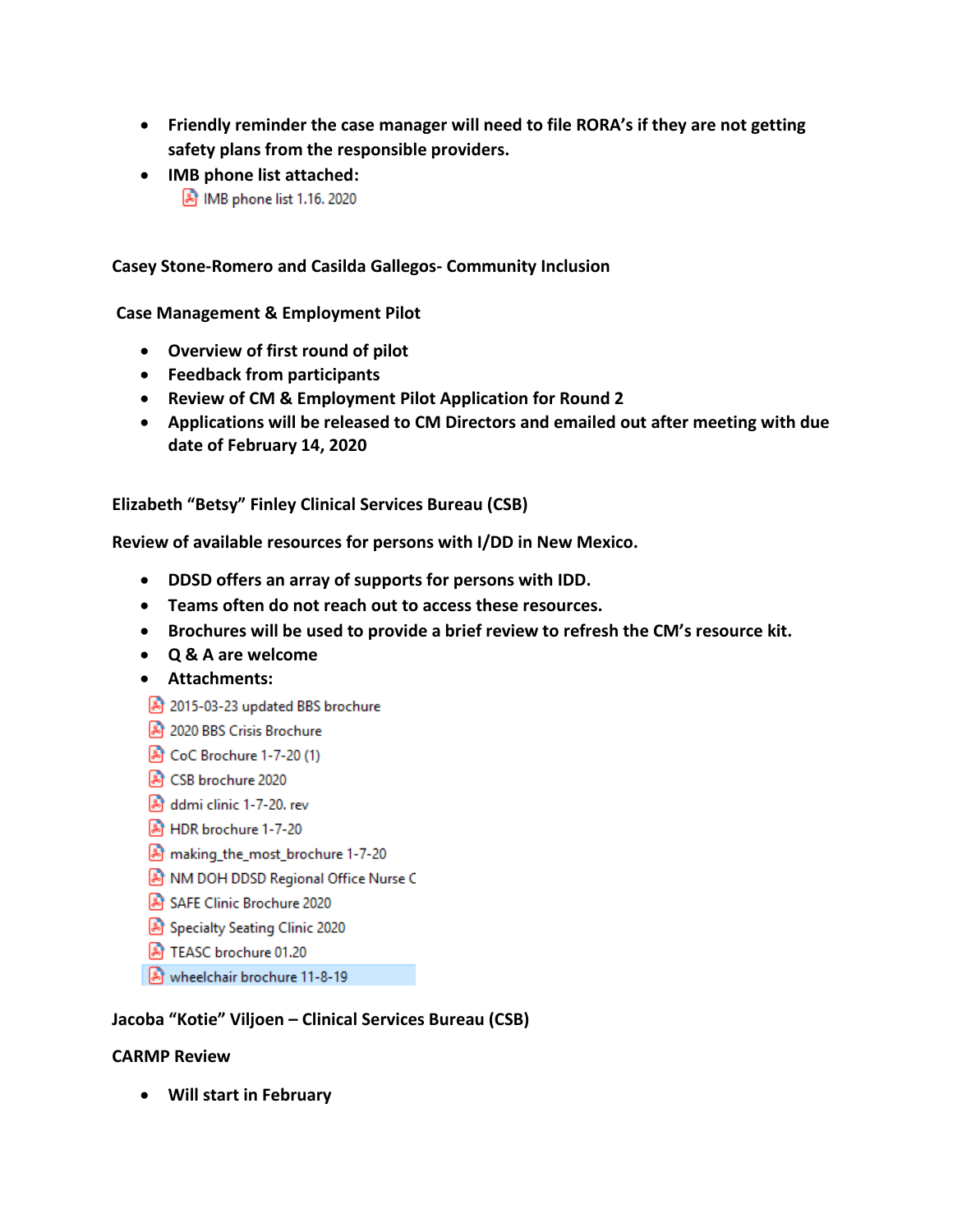- **Will request all docs from CM**
- **Docs may include: 2019 ARST, CARMP, ISP, All Training docs related to the CARMP.**

## **CARMP Pilot**

- **Start with three agencies in Albuquerque, Farmington, and Roswell in February**
- **Therap access training will start for Therapist, RDs, BSCs, and CMs on February 25, 2020 at 1pm. There will be additional trainings. This training will be via Skype. We should get groups together and only one person accessing Skype while everyone follows along with their PC. This training will be with Kathy Baker.**
- **Training for the CARMP in Therap will start beginning of March into April.**
- **Guide will be sent prior to starting training.**

**12:00-12:20 Break -Working Brown Bag Lunch (20 minutes for break)**

**PM Cheryl L Frazine, Chief Bureau of Behavioral Support (BBS)**

- **BBS offers crisis prevention & intervention services, both DDW and Crisis funding that is not DDW**
- **BBS also oversees Socialization & Sexuality Education (SSE) and Preliminary Risk Screening & Consultation (PRSC) services**
- **Other contracted resources managed by BBS available to persons eligible & on DDW (TEASC, ASNC, DDMI) will be discussed**
- **Q & A are welcome**
- **Attachments:** 
	- 2015-03-23 updated BBS brochure
	- ABQ.Spring.2020mg edit
	- DDW Crisis Staffing Fact Memo
	- A TEASC brochure 01.20

### **DDSD-Community Programs Bureau Updates and Check-ins**

• **DDW Renewal- Links to documents on DOH-DDSD website:**  <https://nmhealth.org/publication/view/meeting/5576/> <https://nmhealth.org/publication/view/meeting/5492/>

### **Retro-90 days**

• **DDSD provided a draft of a memo Timely Budget Submissions and Retroactive Budget Approvals.**

# **OR Tips and updates**

Attachment: **A** CORE DDSD\_Quarterly Meeting\_01.2020\_V2